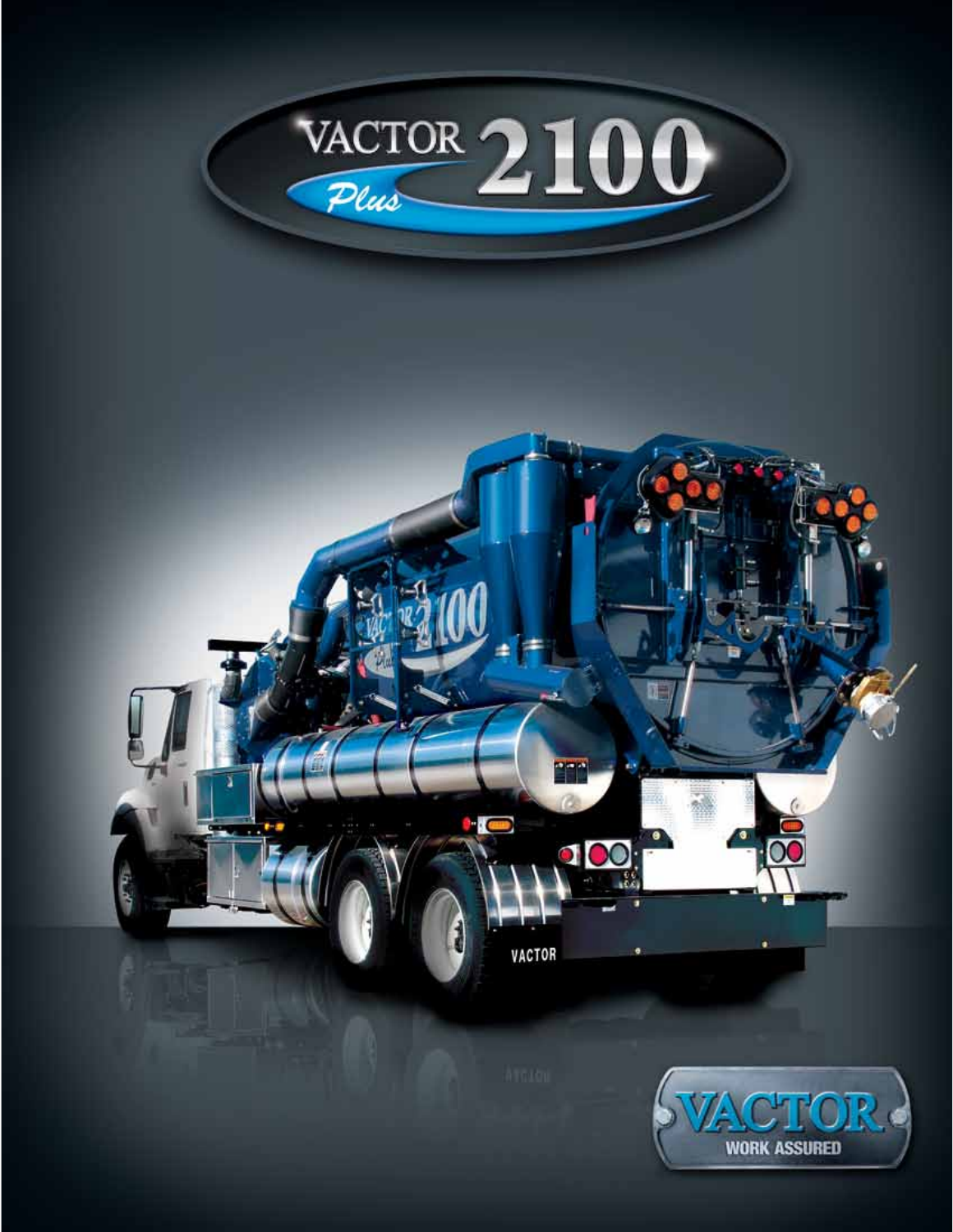# The Proven Leader. Reenergized



*Vactor celebrates over 40 years as your powerful sewer cleaning partner.*

For over 40 years, Vactor® has been much more than a provider of equipment. We're a provider of solutions – doing whatever it takes to efficiently maintain and clean sewers whenever duty calls. We constantly search for new ways to make the job safer, easier and more efficient from beginning to end. That relentless search lead us to develop the Vactor 2100 Plus. Whether it's a Fan or Positive Displacement Model, every Vactor 2100 Plus is built to your exact needs with quality-tested components and backed by the most experienced dealer network in the industry. Those who know sewer cleaning know who to count on when the rain is falling and the waters are

rising. They know the proven powerful partner, Vactor.

### **CUSTOMIZED** S O L U T I O N S

- *Vactor is one of a handful of companies to offer both PD and Fan platforms.*
- *Once our team helps you select the platform that is right for you, your Vactor will be built to your exact specifications.*
- *Our exclusive Modul-Flex design process allows us to configure the unit modules to your specific needs, including optional features.*

#### Powerful S U P P O R T

- *Available during the entire life of the product, Vactor offers a facility dedicated to training you and your team on the usage of your Vactor equipment.*
- *With your new Vactor comes an entire team of factory-trained service experts to ensure the very best in maintenance and repair for absolute peace of mind.*

### **UNMATCHED** Q U A L I T Y

- *We introduced the 2100 Series over 20 years ago, which continues to set the standard in the industry today.*
- *Vactor products are painted prior to the assembly process, tested to ensure quality and proudly assembled in the U.S.A. using only the finest materials.*
- *Vactor is an ISO 9001 certified company.*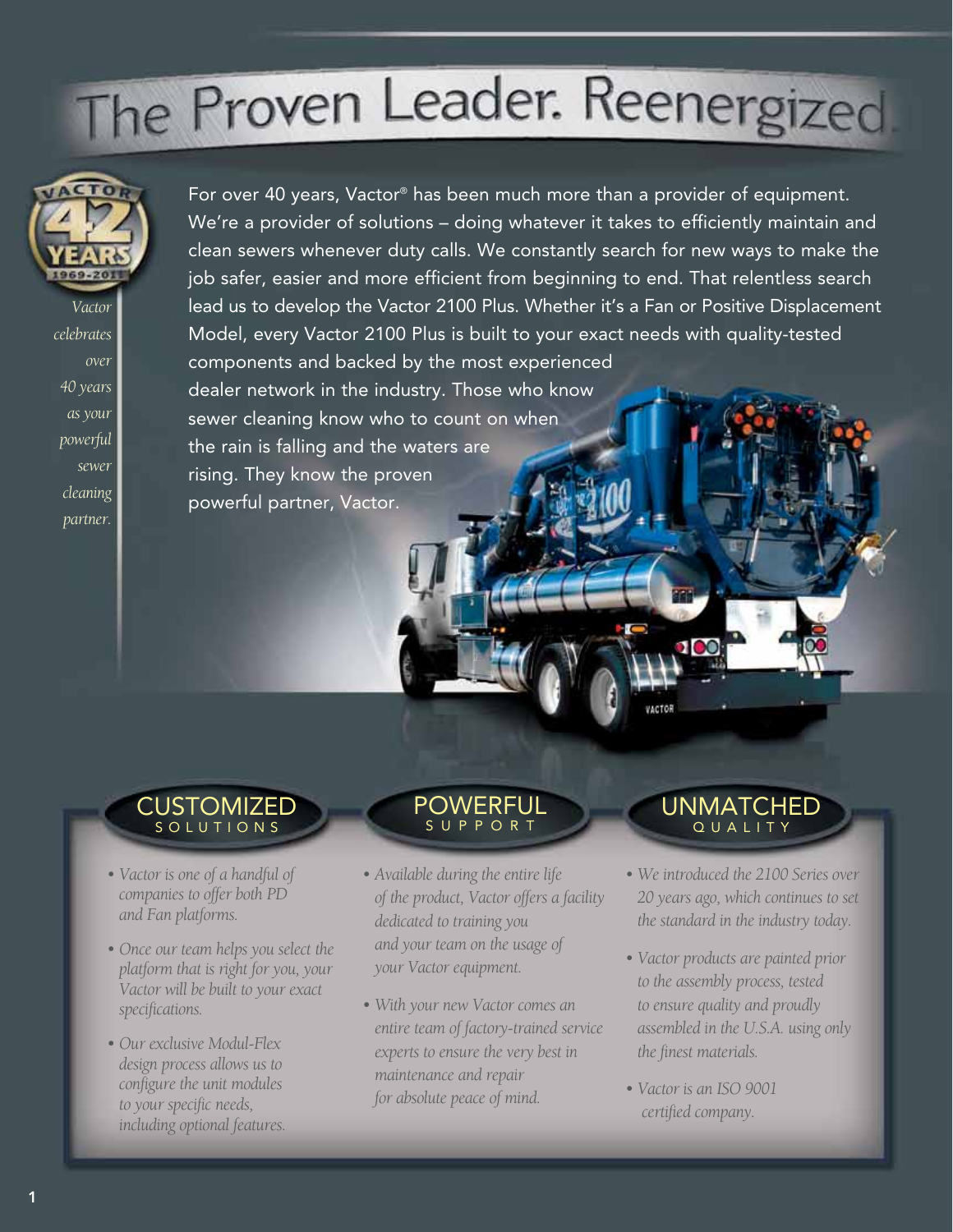

 $\frac{d\mathbf{r}}{d\mathbf{r}}\left(\mathbf{r}\right)\left(\mathbf{r}\right)\left(\mathbf{r}\right)\left(\mathbf{r}\right)$ 

# Making the Best Even Better.

### All-New, Advanced Electronics

Our exclusive IntelliView™ electronic system with easy-to-read screen makes operation easier and safer thanks to its diagnostic, troubleshooting and safety check capabilities. From displaying the blower temperature to monitoring flow, pressure and system diagnostics, IntelliView saves time and money and helps keep operators safe. In addition, we now include more wireless functions such as e-stop which brings the unit to a safe condition, protecting both the operator and equipment, hose reel pay in and out and speed control as optional features.

### Smarter Systems for Better Performance

As the industry innovator, Vactor 2100 Plus features a host of advanced systems that not only offer better performance, but also operate more efficiently. For instance, our exclusive multi-flow system allows you to set flow at a lower rpm, which results in better fuel efficiency without sacrificing performance. In addition, details such as a lighter, more balanced fan design (Fan Model) allow for superior airflow (20% increased vacuum pressure\*), while a revamped air-routing and filtration system make getting the job done faster, safer and more efficient.

### Quieter, Safer, Easier to Use

When you add up all the details – quieter engine and water pump systems, new long-handle tool storage, higher ground clearance to navigate through off-road obstructions, twist-and-lock pipe storage that's positioned lower on the truck, lower water fill point for operator convenience, as well as E-stops at all operator control points on the unit – it's easy to see how the Vactor 2100 Plus offers an overall better experience for the operator.

### Even More Efficient

With everyone looking to save on fuel costs, we made efficiency a top priority. That's why we've improved many of our systems – from the chassis engine to the fan and blower systems to the auxiliary engine – to provide you with the performance you want and up to 34% better fuel economy than the current 2100 configuration. But the efficiencies don't stop with fuel. You'll use up to 10% less water thanks to the revamped pump controls and nozzle technology.

\*When compared to current two-stage fans.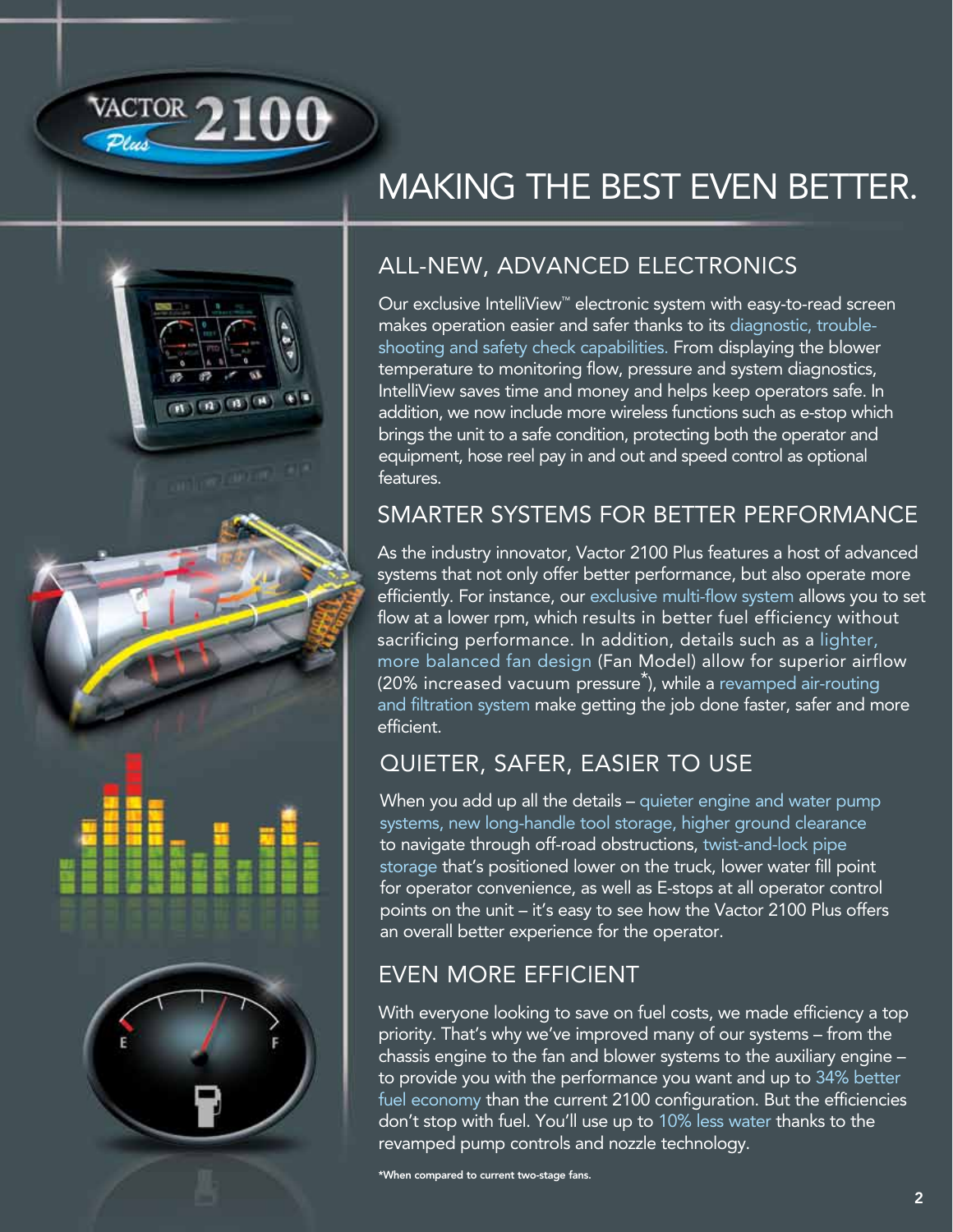### SMARTER, TOUGHER AND MORE EFFICIENT.  $\frac{\text{VACTOR}}{200}$ FROM FRONT TO BACK.

From big features such as our powerful Jet Rodder® Water Pump to small details like hand sanitizer dispensers in the tool boxes, we left no stone unturned when it came to making the Vactor 2100 Plus better than ever – and with



A. Gathering all functions into one smart, centrally located system, our all-new IntelliView display provides diagnostics on the machine's readings, prevents operators from changing settings that may compromise safety, helps operators locate machine errors or issues and offers a troubleshooting tool to quickly diagnose fault codes or operational problems.

> B. The hose reel, nozzle storage\*, tool boxes\* and controls are all located at the front of the unit for quicker access, increasing productivity and safety. In addition, the pivoting control arm and rotating hose reel create a flexible, expansive work area.

> > A B

3

more standard features than ever before.

- C. Rotating up to 180 degrees, our fully hydraulic boom allows you to place the vacuum hose in hard-to-reach areas. In addition, the hose reel telescopes forward and backward up to 15 inches to allow for cleaning multiple inlets without moving the truck.
- ~ Positioned to prevent back strain, our exclusive twistand-lock pipe storage offers additional storage area and makes it easy to load and unload additional pipe – with no loose straps to worry about.



D. Depending on your specific needs, Vactor offers both centrifugal compressor (shown below) and Positive Displacement Models. Performing at greater depths with increased debris volume and velocity, our fan vacuum system (D) employs a lightweight, perfectly balanced 38-inch (965 mm) diameter aluminum fan

for smoother, safer airflow, while its chrome-hardened impeller and 1/4-inch (6.35 mm) spun steel housing provide longer life. In addition, the vacuum is

*See page 5 for more information on our PD Model.*

C

powered by a step-up transmission with helical gears for increased fan speed.

~ Allowing you to set water flow at a lower rpm than competitive models, our exclusive multi-flow system – now standard on the Vactor 2100 Plus – uses less fuel while simultaneously helping you clean more effectively. **WCTOF**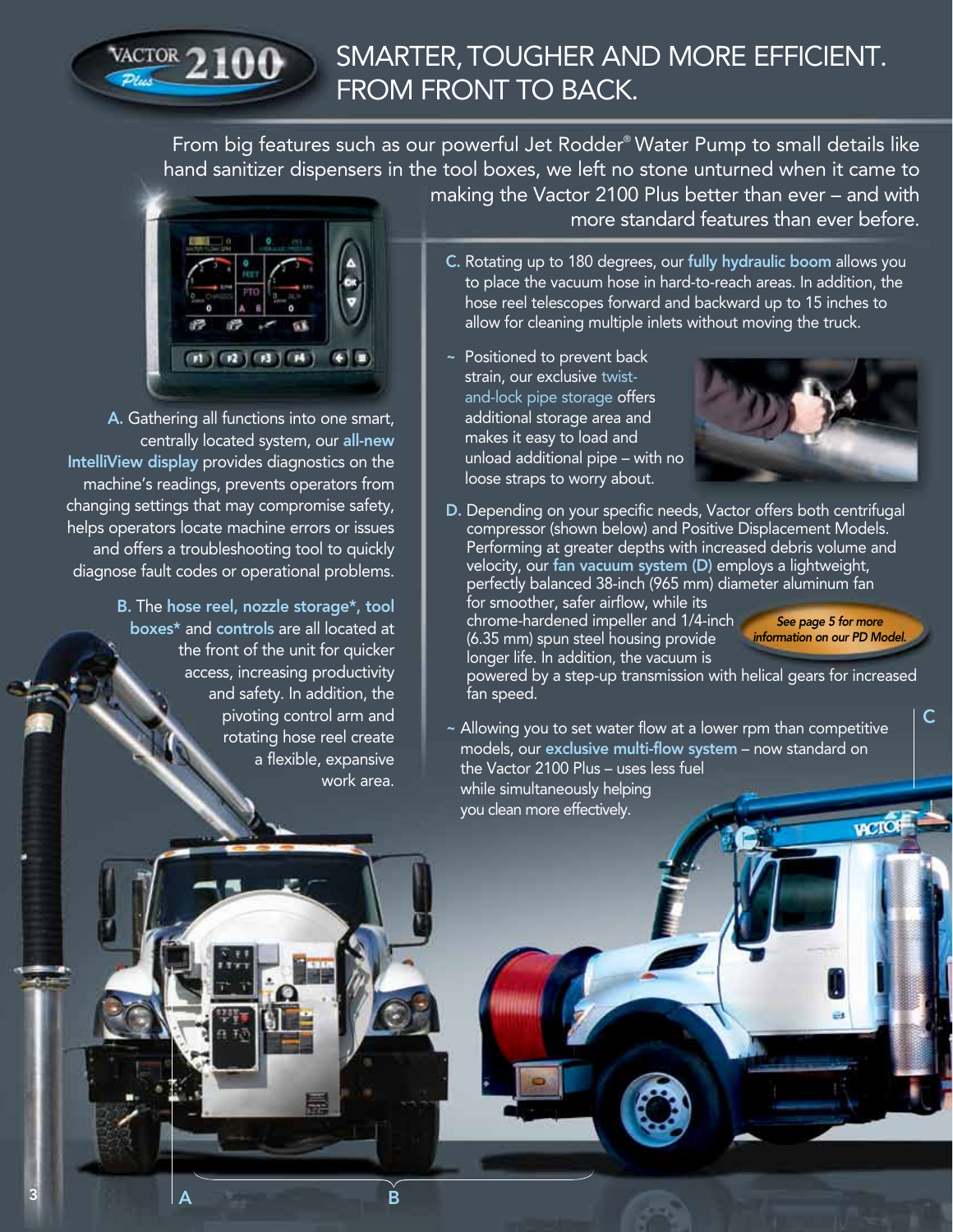- ~ New ergonomic access to the ultra-quiet auxiliary engine allows for easier engine maintenance. (Fan Model only)
- E. New, repositioned water fill makes refilling the water tanks quicker and easier. And even though our exclusive aluminum water tanks are constructed to resist corrosion and cracking for up to 10 years, its modular design allows for fast replacements – getting you back on the job as quickly as possible.
- F. Our unique debris body design shields the operator from potential contamination and allows maximum separation of materials in a variety of payload offerings.

E

Plus

ÌЧ

π

~ The rear-mounted float balls and screens protect the operator from debris exposure, while the float cages are easily removed without tools for cleaning and inspection.

D

- G. To accommodate the increase in air-routing performance, we've enhanced the centrifugal cyclones\*, which in turn improve air filtration. Plus their new rear location allows for easier clean-outs.
- H. Our standard 60-inch high dump allows you to unload debris into roll-offs up to 5-feet high without requiring a lift or ramp. This allows your cleanup crew to empty into containers on-site, which results in fewer vehicle trips, saving you time and fuel costs.

Designed specifically to clean sewers, our exclusive Jet Rodder Water Pump utilizes a slow pump stroke to deliver maximum, continuous flow and pressure with minimal wear. This jackhammer action provides optimal cleaning capability, and since the pump is hydraulic and utilizes a single piston, no belts or other breakdown-prone components are required. If any maintenance is needed, however, its side-mounted position allows for easy access.

F G H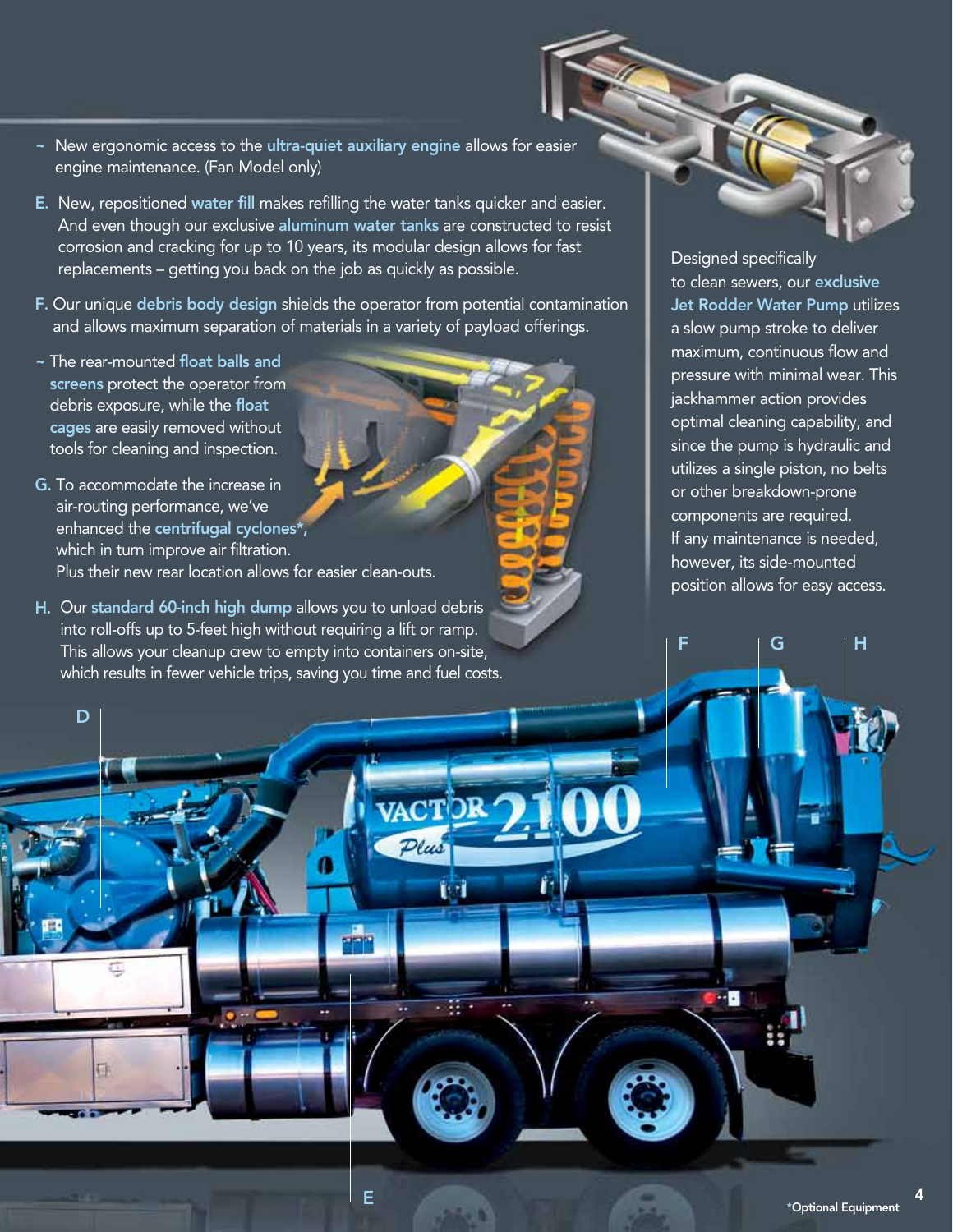### Vactor 2100 Plus Positive Displacement (PD) Model



If your job calls for PD technology as opposed to a fan vacuum system, our PD Model offers all of these features and more.

Our PD blower is chassis-driven directly through a 475 hp continuous-duty transfer case. This not only boosts efficiency and reliability, it also eliminates belts, pulleys, clutches, driveline slip and maintenance. An inlet volume of up to 5,000 cfm and 18 Hg significantly increases the velocity pull at greater working depths.

The most productive of its kind, our multi-stage blower filtration system features dual air ports which maximize material separation in the debris body, stainless steel ball shutoffs to prevent liquid debris carryover, centrifugal cyclones, which remove escaped particles and condensation, and stainless steel screen strainers which protect the blower from particles as small as 750 microns. Operators have convenient and quick access to the filter screens and quick release pins to remove the float ball screens. The cyclone dump chutes are at the rear of the unit, making the Vactor 2100 one of the most user friendly combination units available.



Operator-Friendly Valve Station **Easy Access to Filter Screens** 



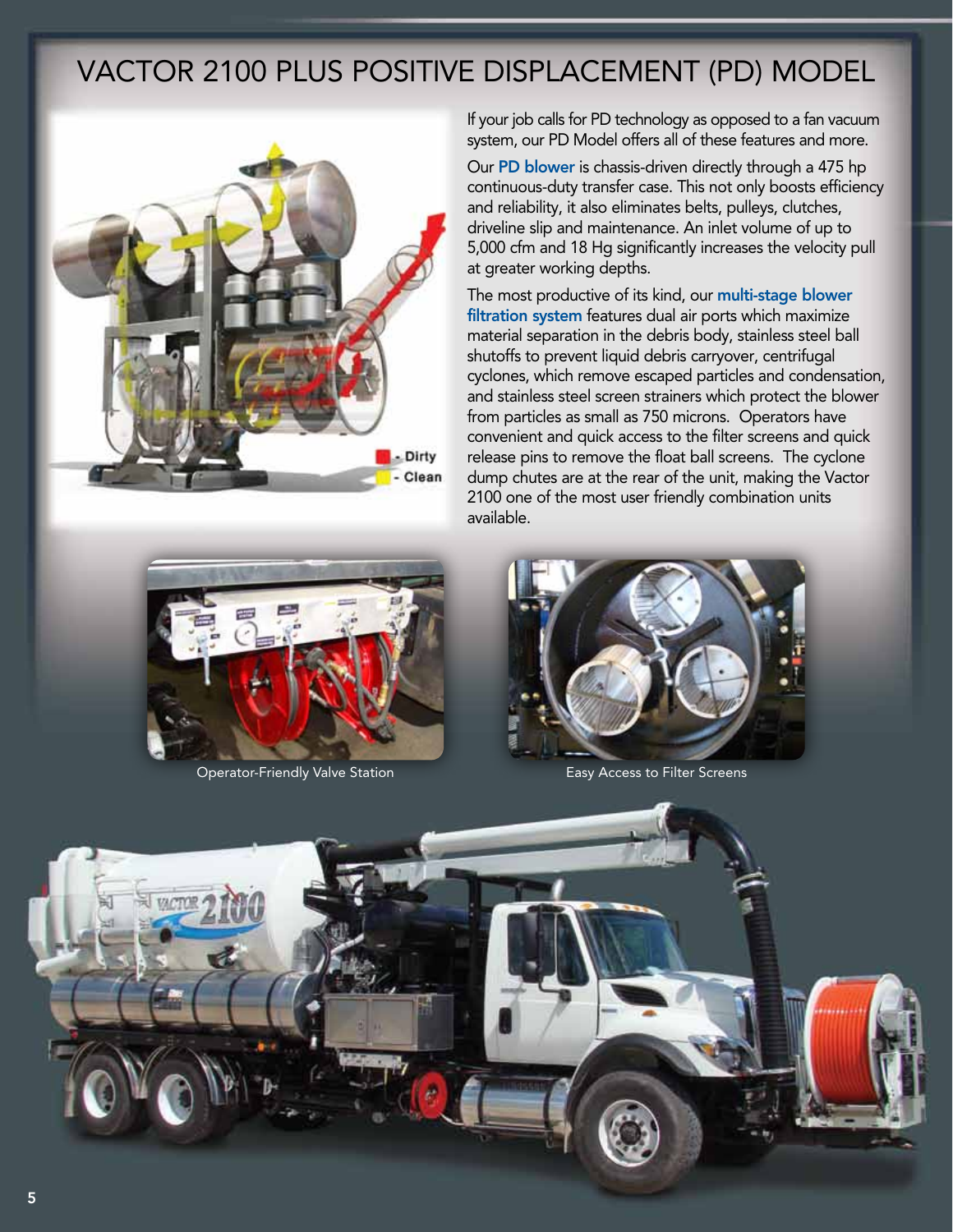#### Optional Features

Over 100 precision-engineered safety and productivity enhancements including:

- Cold weather recirculation system
- Liquid debris pump-off system
- Debris flush-out system
- Fail-safe hydraulic door locking system



Wireless Belly Pack

- Allows remote operation and access to diagnostics readings
- Provides multiple control functions, including hose reel control, boom control, e-stop and more
- Easy to use, while increasing safety and efficiency
- Water tank capacity up to 1,500 gal (5.678 L)
- Pump delivery system up to 120 gpm
- Hose reel capacity up to 1,000 ft (305 m)



#### Armor Belt Series Hoses

- Patented polymer belting specifically engineered for today's extreme conditions
- Exterior cover offers twice the protection of a standard thermoplastic hose cover to eliminate cover peel, cutting and crushing
- Unique design also reduces hose drag while moving through the pipe
- Integrated locator wire inside of the hose allows you to track the hose location within the pipe
- Accumulator
- Dual-stage centrifugal compressor
- Dual boom controls
- Automatic hose level wind guide



#### Vactor OEM Nozzles

- A complete line of penetrating, flushing, spinning and cutting nozzles deliver the right type of performance, all at an economical price
- Designed for a wide range of pipe diameters, run lengths and applications
- Crafted from low-carbon workhardened steel with a corrosionresistant coating that is harder than stainless
- Interchangeable, wear-resistant tungsten carbide inserts yield a longer nozzle life



HydroExcavation Kit

This valuable product enhancement allows for more utilization of the equipment by providing a factory installed and purpose build hydro excavation kit on the combination sewer cleaner. The owner then has the capability to safely excavate or locate without damaging buried utilities. Our factory installed kit adheres to industry accepted practices.



5 X 5 Boom

The 5 x 5 boom telescopes outward five feet and allows the hose to move downward an additional five feet, providing a dramatic increase in boom coverage and reducing tear down and set up between catch basins while cleaning, enhancing productivity.



Safety Enhancements

Vactor offers a wide range of safety enhancements from hazard warning lights, directional arrowboards, backup cameras and more.